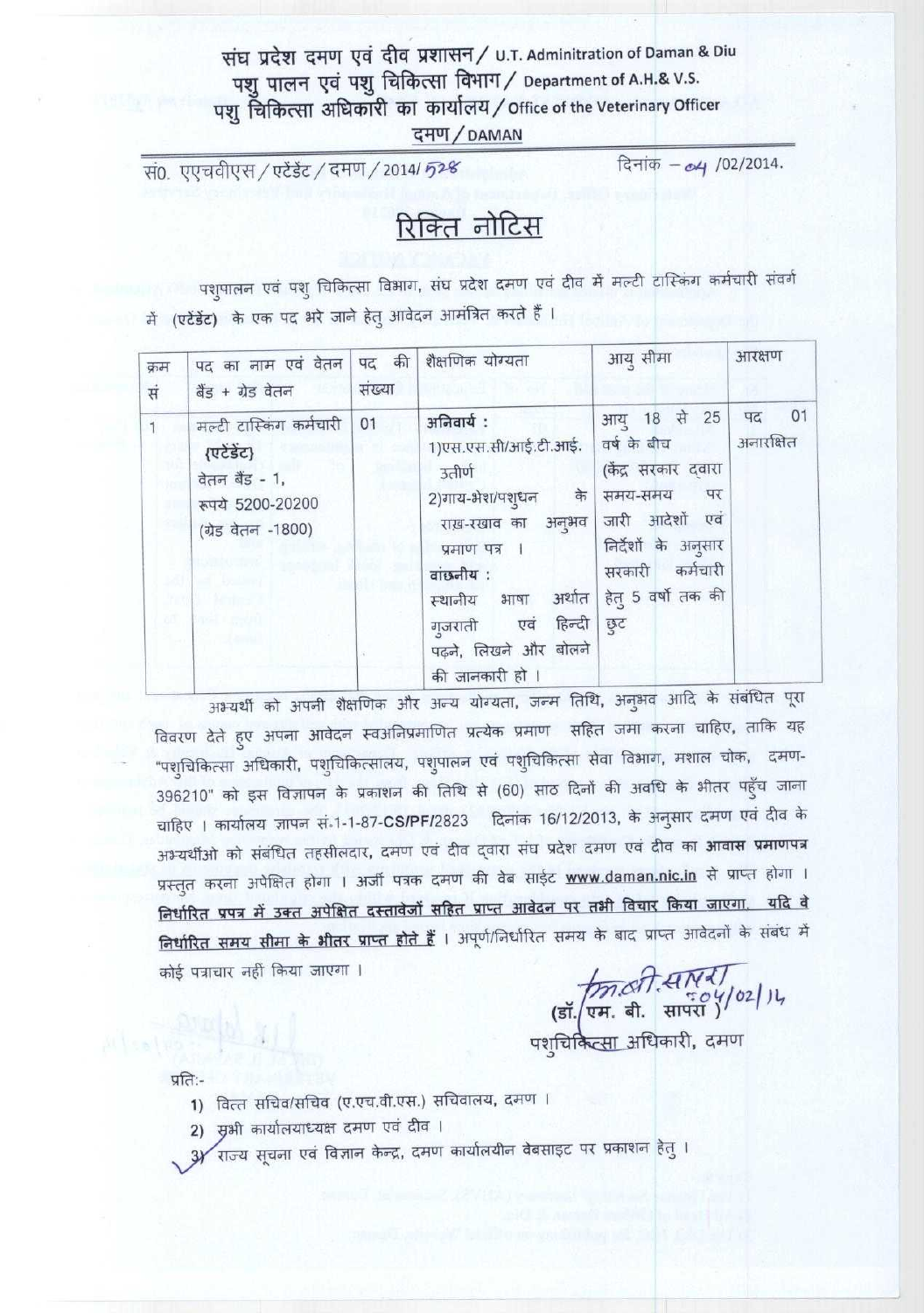### **Administration of Daman & Diu** Veterinary Office, Department of Animal Husbandry and Veterinary Services, Daman 396210

#### VACANCY NOTICE

Application is invited for filling up one post, in the cadre of (Multi-Tasking Staff) Attendant, in the Department of Animal Husbandry & Veterinary Services of the U.T. Administration of Daman & Diu as under:

| Sr.<br>No. | Name of the post and<br>pay Band $+GP$                                                                                      | No. of<br>Post | <b>Educational Qualification</b>                                                                                                                                                                                            | Age limit                                                                                                                                                                               | Reservation            |
|------------|-----------------------------------------------------------------------------------------------------------------------------|----------------|-----------------------------------------------------------------------------------------------------------------------------------------------------------------------------------------------------------------------------|-----------------------------------------------------------------------------------------------------------------------------------------------------------------------------------------|------------------------|
| L.         | Attendant<br>(Multi-Tasking Staff)<br>PB-1 Rs.5200-20200<br>$(GP-1800)$<br>Group "C"<br>Non - Ministerial<br>Non - Gazetted | 01             | Essential:- 1)SSC/ITI Passed<br>2) Experience in maintenance<br>handling<br>the<br>of<br>and<br>Cattle/Livestock<br>Desirable :<br>Knowledge of reading, writing<br>and speaking local language<br>i.e. Gujarati and Hindi. | Age-Between<br>18 to 25 years<br>(Relaxable for<br>Govt. Servant<br>up to $5$ years<br>as per orders<br>and<br>instructions<br>issued by the<br>Central Govt.<br>from time to<br>time). | 01 Post<br>Un Reserved |

The candidates should submit applications giving full details regarding Educational and other Qualifications, date of Birth, experience, etc. accompanied with self attested copies of each certificate so as to reach the Office of the Veterinary officer, Department of Animal Husbandry & Veterinary services. Daman within a period of (60) Sixty Days from the date of publication of this Advertisement. According to O.M. No.1-1-87-CS/PF/2823 dated 16/12/2013, the candidates should be required to furnish Domicile Certificate of UT of Daman & Diu issued by the respective Mamlatdar, Daman & Diu. Applications **received in the prescribed proforma with requisite documents as stated above shall only be taken into consideration if received within the stipulated** time. No correspondence will be entertained as regards incomplete/time barred applications.

**(D** VET RINARY OFFICER DAMAN

Copy to:-

- **1)** The Finance Secretary/ Secretary (AHVS), Secretariat, Daman.
- **2) All Head** of Offices **Daman & Diu.**
- 3) The DlO, NIC, **for publishing on official Website** , **Daman.**